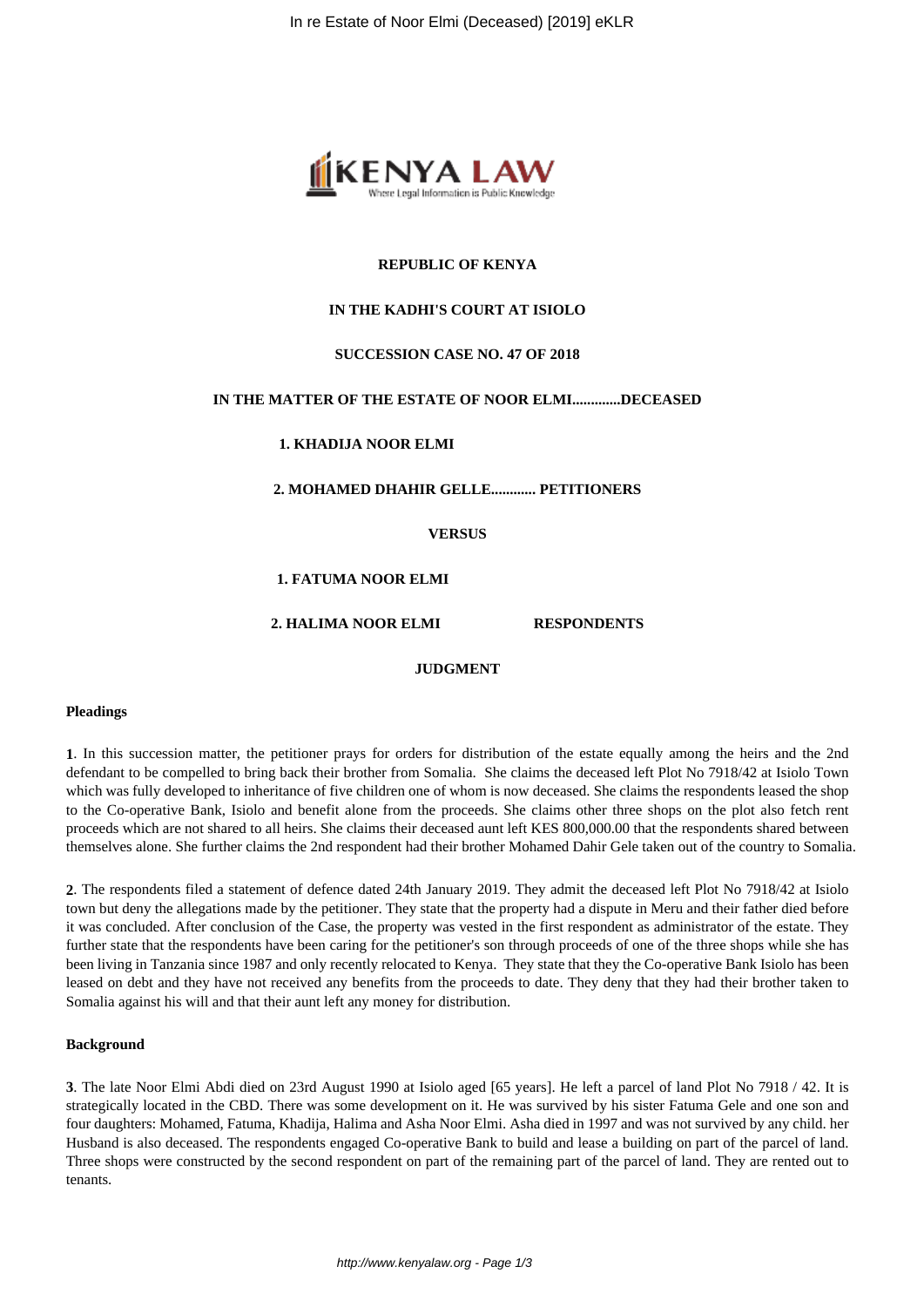#### **Issues**

**4**. There is no dispute on the heirs of the late Noor Elmi. There is also no dispute the entire parcel of land Plot No. 7918 / 42 at Isiolo belong to the estate of the late Noor Elmi. There is no dispute the building leased to Co-operative bank belong to the estate. The dispute is on whether or not the three shops constructed by Halima Noor Elmi, the second respondent, is part of the estate and how should the estate be distributed to heirs.

### **Estate**

**5**. Fatuma Noor Elmi obtained certificate of Confirmation of grant from Meru High Court on 4th June 1993 in Succession Case No 207 of 1991. She had the property registered to herself under the registration of titles Act Cap 281 laws of Kenya grant Number LR 63230 for [68] years from 1.11.91 at annual rent of KES 3,000.00. It measures 0.0948 Ha. The first respondent entered a ten year build and lease agreement with Co-operative Bank ltd from 1st august, 2010. The terms of the agreement were that the bank will finance the construction of the building up to the roof slab level with an allowance for upward expansion on 48 feet (frontage) by 120 feet (depth) of the plot. The cost will be recovered from rental proceeds within a period of (10) years. The rent per month was 95,000.00 per month reviewed every two years at 10%. The building was constructed at a cost of KES 14,002,240.00. The agreement should end in August 2020, however total recovery of the building cost from the monthly rent will not be complete until end January 2021. The monthly rent will then be KES 152,958.45 per month. The debit balance of KES 82,612.00 will be cleared from this amount from the rent of January 2021.

**6**. Although the property is registered in the name of Fatma Noor Elmi, on her own admission and evidence of her sisters and witnesses, the property belonged to the late Noor Elmi. Under Islamic law of inheritance it is available for distribution to all heirs according to their respective heirs.

### **The three (permanent) shops**

**7**. The court made a site visit on the afternoon of 5th march 2019 in the presence of parties. It established that the building housing the bank stretches one half of the parcel of land from front to back. Three permanent shops are constructed on about one third of the remainder on the front side. A hotel made of temporary *mabati* structure covers the remaining two thirds with a small empty space at the back. A small corridor separates the bank from the three shops. A black smith has a temporary *mabati* structure beside the building of the bank along the corridor. Halima, the second respondent, claims the three shops are hers, developed after their father's death from her own funds and capital from tenants and is therefore not available for distribution. She admits it is developed on the estate land. She argues there is land available to the other heirs if they want to develop their own shops. The first respondent supports this claim. The petitioner contends it was constructed from the funds their aunt Fatuma Gele left. Mariam Mohamed Noor [DW1] evidence is that the second respondent told her their aunt left KES 800,000.00 and that she wanted to use it to construct the shops. Under cross examination, her testimony was shaken. She was not sure there was money left by the parties' aunt. She said she was told, she did not see the money. The evidence is hearsay and not reliable. It is not admissible. I find the three shops were exclusively financed by Halima Noor Elmi, the second respondent. Had the three shops taken the entire remaining parcel of land, I probably would have a different decision regarding the shops, for lack of consent of all heirs in their construction. However land is available for any of the other heirs to make development of their own on the remaining parcel of land. The hotel is a temporary structure that can be easily demolished and developed. Accordingly I find the three shops do not belong to the estate.

**8**. The rent for the hotel and black smith is part of the estate and is available for distribution to all heirs.

### **Heirs**.

**9**. The legal heirs of the late Noor Elmi are:

- 1. Fatuma Noor Elmi daughter
- 2. Mohamed Noor Elmi son
- 3. Khadija Noor Elmi daughter